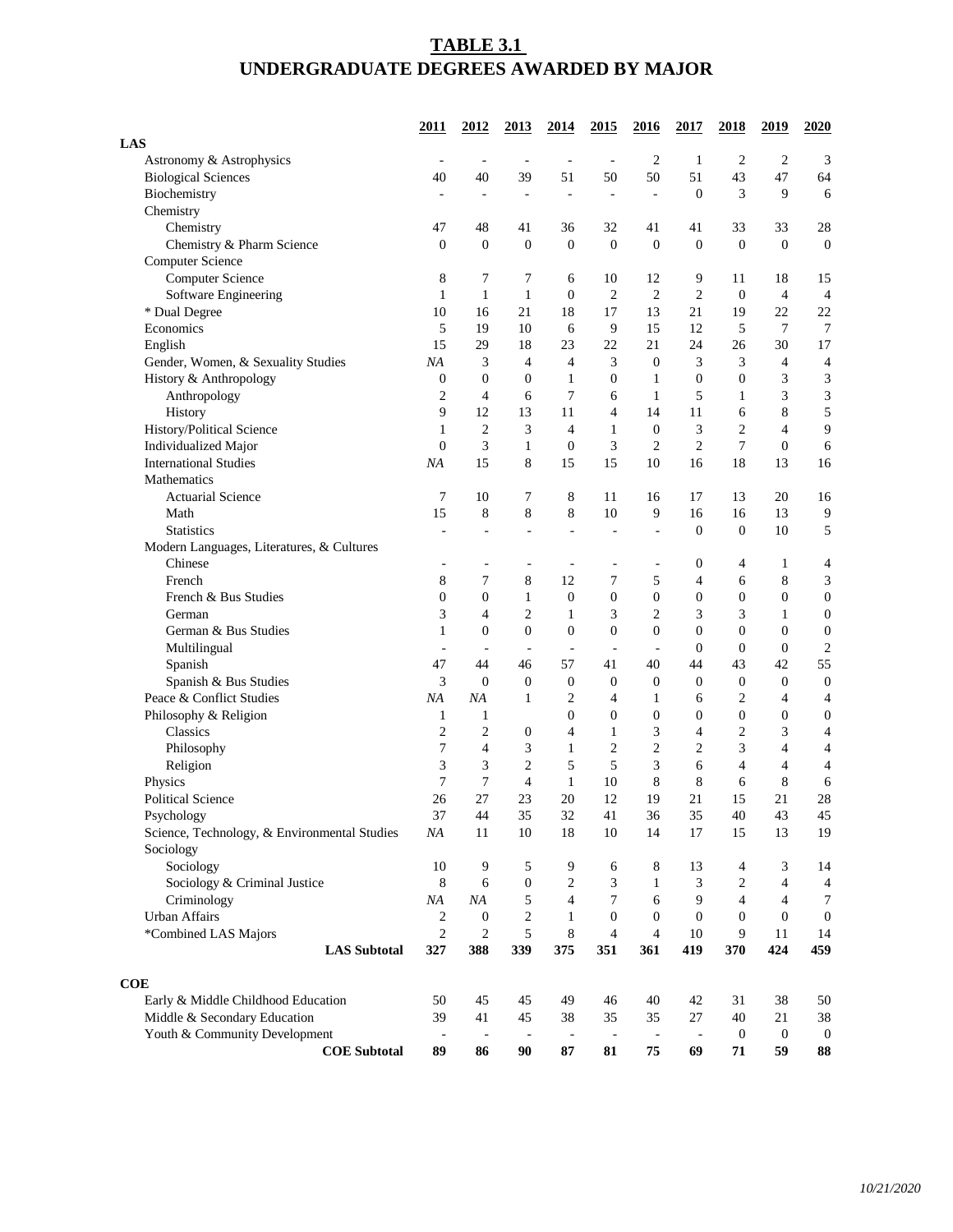## **TABLE 3.1 UNDERGRADUATE DEGREES AWARDED BY MAJOR**

|                                        | 2011                     | <u>2012</u>              | <u>2013</u>              | 2014                           | <u>2015</u>              | <u>2016</u>                  | <u>2017</u>              | <u>2018</u>              | <u>2019</u>              | 2020             |
|----------------------------------------|--------------------------|--------------------------|--------------------------|--------------------------------|--------------------------|------------------------------|--------------------------|--------------------------|--------------------------|------------------|
| <b>LSB</b>                             |                          |                          |                          |                                |                          |                              |                          |                          |                          |                  |
| Accounting                             | 25                       | 39                       | 33                       | 39                             | 43                       | 45                           | 60                       | 47                       | 42                       | 55               |
| <b>Business Administration</b>         | $\boldsymbol{0}$         | $\boldsymbol{0}$         | $\mathbf 1$              | $\boldsymbol{0}$               | $\mathbf{0}$             | $\boldsymbol{0}$             | $\boldsymbol{0}$         | $\theta$                 | $\mathbf{0}$             | $\boldsymbol{0}$ |
| B.A. - Finance                         | 26                       | 55                       | 50                       | 53                             | 62                       | 87                           | 72                       | 84                       | 95                       | 116              |
| B.A. - Marketing                       | 72                       | 73                       | 62                       | 62                             | 94                       | 112                          | 118                      | 110                      | 107                      | 117              |
| Economics                              | 3                        | 7                        | 9                        | 4                              | 7                        | 12                           | 15                       | 16                       | 18                       | 8                |
| <b>International Business</b>          | 10                       | 17                       | 10                       | 12                             | 13                       | 17                           | 18                       | 15                       | 14                       | 15               |
| <b>Management Information Systems</b>  | 5                        | 12                       | 18                       | 18                             | 30                       | 29                           | 34                       | 29                       | 30                       | 25               |
| Risk Management & Insurance            | NA                       | NA                       | $\overline{2}$           | 6                              | 21                       | 14                           | 14                       | 14                       | 30                       | 30               |
| Entrepreneurship & Innovation          | NA                       | NA                       | NA                       | 1                              | 16                       | 21                           | 18                       | 19                       | 20                       | 16               |
| <b>LSB</b> Subtotal                    | 141                      | 203                      | 185                      | 195                            | 286                      | 337                          | 349                      | 334                      | 356                      | 382              |
|                                        |                          |                          |                          |                                |                          |                              |                          |                          |                          |                  |
| <b>COPHS</b><br><b>Health Sciences</b> |                          |                          |                          |                                |                          |                              |                          |                          |                          |                  |
| Healthcare & Business                  | 52                       | 47                       | 47                       | 56                             | 50                       | 48                           | 32                       | 34<br>10                 | 35<br>18                 | 56<br>15         |
|                                        |                          | 47                       | 47                       | $\overline{\phantom{a}}$<br>56 | 50                       | 48                           | $\blacksquare$<br>32     | 44                       | 53                       | 71               |
| <b>COPHS Subtotal</b>                  | 52                       |                          |                          |                                |                          |                              |                          |                          |                          |                  |
| <b>JCA</b>                             |                          |                          |                          |                                |                          |                              |                          |                          |                          |                  |
| Art                                    | 0                        | 3                        | 2                        | 4                              | 6                        | 10                           | 4                        | 7                        | 5                        | 5                |
| Arts Administration (AA) - General     | 12                       | 11                       | 8                        | 6                              | 9                        | 10                           | 8                        | 7                        | $\overline{2}$           | $\tau$           |
| A.A. - Dance                           | 7                        | $\overline{c}$           | 4                        | 7                              | 6                        | 4                            | 5                        | 13                       | 8                        | 11               |
| A.A. - Music                           | 5                        | 6                        | 7                        | 9                              | 12                       | 7                            | 3                        | $\overline{c}$           | 8                        | $8\phantom{1}$   |
| A.A. - Theatre                         | 3                        | $\overline{c}$           | $\overline{2}$           | 3                              | 1                        | 4                            | $\overline{c}$           | 3                        | $\overline{2}$           | 3                |
| Dance                                  | 22                       | 15                       | 19                       | 22                             | 19                       | 17                           | 18                       | 13                       | 8                        | 19               |
| Music                                  |                          |                          |                          |                                |                          |                              |                          |                          |                          |                  |
| <b>Applied Music</b>                   | 5                        | 5                        | 6                        | 8                              | 7                        | 7                            | 10                       | 8                        | $\overline{\mathcal{A}}$ | 11               |
| <b>Jazz Studies</b>                    |                          |                          | L,                       | L,                             | L,                       | $\blacksquare$               | 1                        | $\mathbf{0}$             | 1                        | $\sqrt{2}$       |
| Music Art                              | $\overline{\phantom{a}}$ | $\overline{a}$           | $\overline{\phantom{a}}$ | $\overline{\phantom{a}}$       | $\overline{a}$           | $\qquad \qquad \blacksquare$ | 5                        | 4                        | 3                        | 6                |
| Music - B.A.                           | 16                       | 15                       | 17                       | 12                             | 14                       | 10                           | 8                        | 5                        | 7                        | 10               |
| <b>Music Business</b>                  | $\overline{a}$           | ÷                        | ÷,                       | L.                             | $\overline{\phantom{a}}$ | ÷                            | $\mathbf{0}$             | $\theta$                 | $\Omega$                 | $\boldsymbol{0}$ |
| Music Composition                      | $\overline{\phantom{a}}$ | $\overline{\phantom{a}}$ | $\overline{\phantom{a}}$ | $\overline{\phantom{a}}$       | $\overline{a}$           | $\qquad \qquad \blacksquare$ | 3                        | 2                        | 1                        | $\boldsymbol{0}$ |
| <b>Music Education</b>                 | 12                       | 7                        | 11                       | 13                             | 7                        | $8\,$                        | 4                        | 7                        | 7                        | 9                |
| Music Theory/Composition               | 1                        | $\overline{c}$           | 3                        | 3                              | 3                        | 1                            | $\overline{\phantom{a}}$ | $\overline{\phantom{a}}$ |                          |                  |
| Piano                                  | $\boldsymbol{0}$         | $\boldsymbol{0}$         | $\boldsymbol{0}$         | $\boldsymbol{0}$               | $\boldsymbol{0}$         | $\boldsymbol{0}$             | $\boldsymbol{0}$         | $\boldsymbol{0}$         | $\boldsymbol{0}$         | 0                |
| Theatre                                | 15                       | $8\,$                    | 14                       | 7                              | 12                       | 10                           | 9                        | 8                        | $\overline{4}$           | 8                |
| <b>JCA</b> Subtotal                    | 98                       | 76                       | 93                       | 94                             | 96                       | 88                           | 80                       | 79                       | 60                       | 99               |
| <b>CCOM</b>                            |                          |                          |                          |                                |                          |                              |                          |                          |                          |                  |
| <b>Communication Studies</b>           |                          |                          |                          |                                |                          |                              |                          |                          |                          |                  |
| <b>Communication Disorders</b>         | 28                       | 26                       | 24                       | 45                             | 39                       | 32                           | 25                       | 27                       | 31                       | 35               |
| <b>Communication Studies</b>           | 12                       | 14                       | 15                       | 7                              | $\mathbf{0}$             | $\boldsymbol{0}$             | $\boldsymbol{0}$         | $\boldsymbol{0}$         | $\boldsymbol{0}$         | $\mathbf{0}$     |
| Organizational Communication           |                          |                          |                          |                                |                          |                              |                          |                          |                          |                  |
| & Leadership                           | NA                       | NA                       | $\mathbf{1}$             | $\boldsymbol{0}$               | 6                        | 11                           | 17                       | 6                        | 17                       | 25               |
| <b>Strategic Communication</b>         | NA                       | $N\!A$                   | 5                        | 30                             | 30                       | 57                           | 43                       | 43                       | 33                       | 55               |
| Journalism                             |                          |                          |                          |                                |                          |                              |                          |                          |                          |                  |
| Critical Communication & Media Studies |                          |                          | $\overline{\phantom{a}}$ |                                | $\overline{a}$           | 2                            | $\overline{c}$           | 4                        | 8                        | 7                |
| <b>Integrated Communication</b>        | 26                       | 22                       | 13                       | 4                              | $\mathbf{1}$             | $\boldsymbol{0}$             | $\boldsymbol{0}$         | $\boldsymbol{0}$         | $\boldsymbol{0}$         | $\boldsymbol{0}$ |
| Journalism                             | 10                       | 9                        | 3                        | 8                              | 12                       | 11                           | 6                        | 4                        | 11                       | 6                |
| Media, Rhetoric, & Culture             | NA                       | NA                       | 1                        | $\overline{4}$                 | 3                        | 4                            | 0                        | 1                        | $\boldsymbol{0}$         | $\boldsymbol{0}$ |
| Public & Corporate Communication       | $\mathbf{1}$             | $\boldsymbol{0}$         | 1                        | $\boldsymbol{0}$               | $\boldsymbol{0}$         | $\mathbf{0}$                 | 0                        | $\mathbf{0}$             | $\boldsymbol{0}$         | $\boldsymbol{0}$ |
| <b>Public Relations</b>                | 9                        | 12                       | $\,8\,$                  | $\overline{c}$                 | $\mathbf{1}$             | $\boldsymbol{0}$             | $\boldsymbol{0}$         | $\mathbf{0}$             | $\boldsymbol{0}$         | $\boldsymbol{0}$ |
| Sports Media                           |                          |                          | $\blacksquare$           | $\blacksquare$                 |                          | $\overline{\phantom{a}}$     | 9                        | 8                        | 7                        | 22               |
| Media Arts                             |                          |                          |                          |                                |                          |                              |                          |                          |                          | $\boldsymbol{0}$ |
| Digital Media Production               | 7                        | 20                       | 12                       | 6                              | 19                       | 25                           | 10                       | 8                        | 17                       | 14               |
| Creative Media & Entertainment         |                          |                          |                          |                                |                          |                              | $\overline{\phantom{a}}$ |                          |                          | $\boldsymbol{0}$ |
| Electronic Media Studies               | 11                       | 9                        | 9                        | $\tau$                         | $\boldsymbol{0}$         | $\mathbf{1}$                 | $\boldsymbol{0}$         | $\boldsymbol{0}$         | $\boldsymbol{0}$         | $\boldsymbol{0}$ |
| <b>Telecommunication Studies</b>       | NA                       | NA                       | 1                        | $\theta$                       | $\mathbf{0}$             | $\mathbf{1}$                 | 6                        | $\mathfrak{2}$           | $\mathbf{0}$             | $\boldsymbol{2}$ |
| Music/Recording Industry Studies       | 23                       | 15                       | 9                        | 15                             | 15                       | 11                           | 9                        | $\overline{7}$           | 15                       | $\boldsymbol{7}$ |
| Web Design & Development               |                          |                          |                          | ÷                              | $\overline{a}$           | $\overline{\phantom{a}}$     | $\boldsymbol{0}$         | $\mathbf{1}$             | $\mathbf{1}$             | $\mathbf{1}$     |
| <b>Subtotal CCOM</b>                   | 127                      | 127                      | 102                      | 128                            | 126                      | 155                          | 127                      | 111                      | 140                      | 174              |